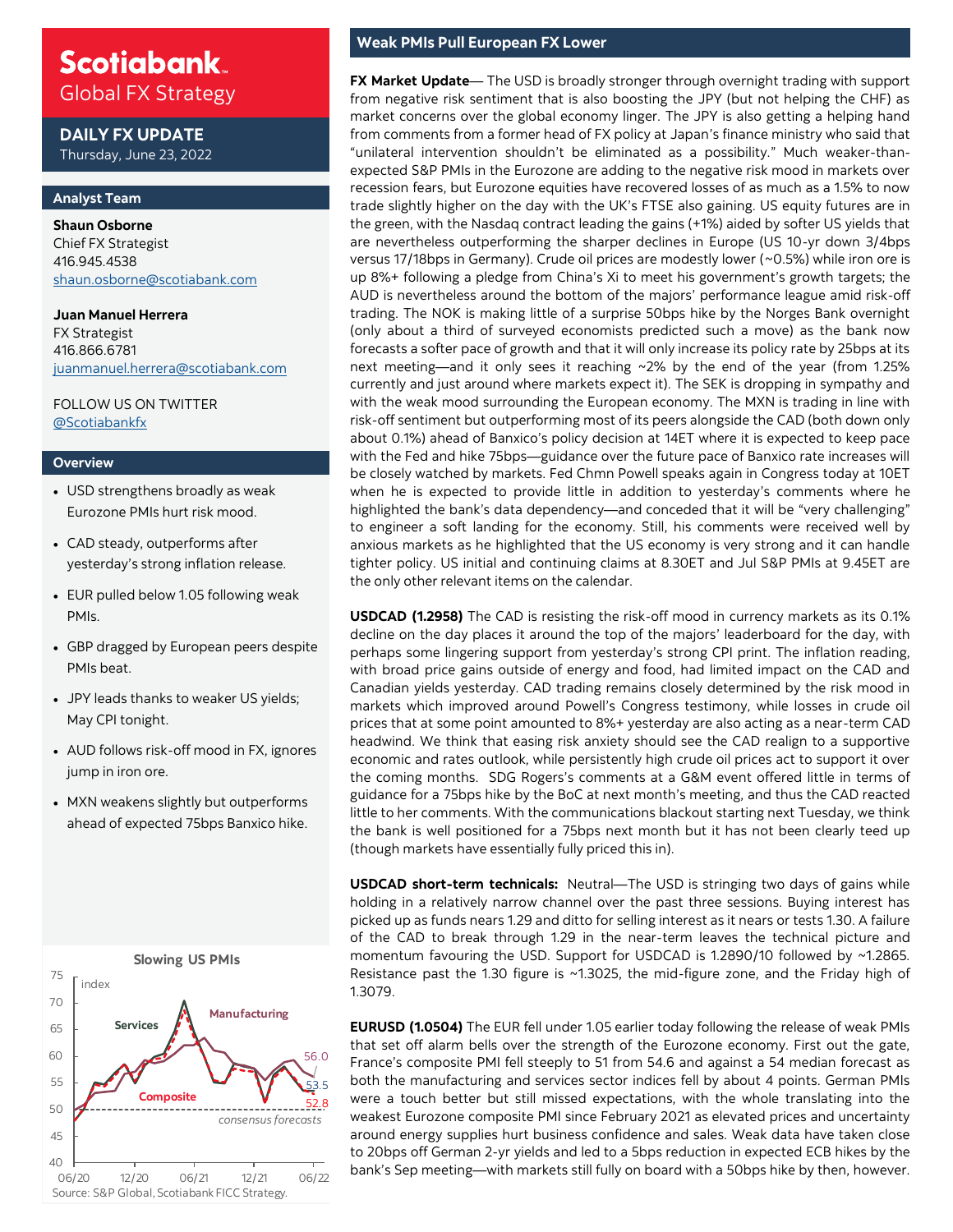# **Scotiabank**

The EUR remains at risk of the ECB holding its fire if weak economic data continue, while it will need the support of a detailed commitment from the ECB to prevent 'fragmentation' in European debt markets. The ECB's Nagel (hawk) and Villeroy (neutral) speak later today.

**EURUSD short-term technicals:** Neutral—The overnight slide in the EUR through 1.05 marks a sharp correction from yesterday's test of 1.06 that remains a key mark to beat. Without a firm cross above this level the EUR's minor uptrend since midmonth looks at clear risk of reversing. Today's recovery to the 1.05 zone from the overnight low of 1.0483 was relatively swift, suggesting the currency is not yet capitulating but bullish signals are fading and range trading now looks more likely. Support follows at 1.0469 and the mid-figure zone. Resistance is the mid-1.05s. 1.0580, and the 1.06 figure area.

**GBPUSD (1.2138)** The GBP is lagging its major peers despite stronger than expected PMI data released overnight, but markets are hitting the pound in concert with its European peers and buying little into the sense that the UK economy is holding up. Year-end OIS hikes pricing is down close to 10bps today or about double the decline of the ECB's, oddly. The Jun S&P Composite held unchanged at 53.1 versus the median projection of a 52.4 print, with the services gauge beating expectations while manufacturing disappointed. We thought weak economic data today would not be enough to dissuade the BoE from hiking by 50bps at its next meeting—given 9% y/y inflation—so today's surprisingly steady print makes this an easier argument to make. Still, we think the bank will disappoint aggressive hike bets in markets in the final quarter of the year as the UK economy feels the harsh pinch of a cost-of-living crisis. The GBP remains among the most sensitive major currencies to a re-pricing lower of central bank hike expectations.

**GBPUSD short-term technicals:** Neutral—Sterling range trading between 1.22 and 1.23 (with short-lived breaks below and above these figure) continued during the overnight session. The GBP made another 150pips move lower from yesterday's high to this morning's low, similar to price action over Tue and Wed. Support is the overnight low of 1.2170, alongside 1.2161 and the mid-figure zone. Resistance is ~1.2550 followed by the 1.23 area and 1.2315/25.

|                 |                    |        |             | <b>TECHNICALS: BUY/SELL SIGNALS AND PIVOT LEVELS</b> |                                |            | <b>Jun 23, 2022</b>  |                      |  |  |  |
|-----------------|--------------------|--------|-------------|------------------------------------------------------|--------------------------------|------------|----------------------|----------------------|--|--|--|
|                 | 30 Day<br>Hist Vol | Spot   | <b>MACD</b> | $9 & 21 -$<br>day MA                                 | DMI                            | <b>RSI</b> | Pivot 1st<br>Support | Pivot 1st<br>Resist. |  |  |  |
| <b>USDCAD</b>   | 7.9                | 1.2958 | buy         | buy                                                  | buy                            | 59         | 1.2914               | 1.2999               |  |  |  |
| <b>EURUSD</b>   | 10.5               | 1.0504 | sell        | sell                                                 | sell                           | 44         | 1.0447               | 1.0584               |  |  |  |
| <b>GBPUSD</b>   | 13.5               | 1.2204 | sell        | sell                                                 | sell                           | 41         | 1.2138               | 1.2292               |  |  |  |
| <b>USDCHF</b>   | 12.7               | 0.9656 | sell        | buy                                                  | sell                           | 45         | 0.959                | 0.9704               |  |  |  |
| <b>USDJPY</b>   | 12.2               | 135.38 | buy         | buy                                                  | buy                            | 63         | 134.77               | 136.35               |  |  |  |
| <b>AUDUSD</b>   | 14.5               | 0.6894 | sell        | sell                                                 | sell                           | 39         | 0.685                | 0.6955               |  |  |  |
| <b>USDMXN</b>   | 12.3               | 20.077 | buy         | buy                                                  | buy                            | 51         | 19.97                | 20.22                |  |  |  |
| DXY (USD index) | 9.9                | 104.56 | buy         | na                                                   | buy                            | 58         | 103.96               | 105.05               |  |  |  |
| <b>EURCAD</b>   | 8.1                | 1.3610 | buy         | buv                                                  | buv                            | 52         | 1.3568               | 1.3684               |  |  |  |
| <b>GBPCAD</b>   | 10.0               | 1.5813 | buy         | sell                                                 | sell                           | 46         | 1.5761               | 1.5897               |  |  |  |
| <b>AUDCAD</b>   | 8.9                | 0.8933 | sell        | sell                                                 | sell                           | 41         | 0.8898               | 0.8990               |  |  |  |
| <b>CADMXN</b>   | 8.7                | 15.49  | sell        | buy                                                  | sell                           | 43         | 15.43                | 15.59                |  |  |  |
|                 |                    |        |             |                                                      | Source: Scotiabank & Bloomberg |            |                      |                      |  |  |  |
|                 |                    |        |             |                                                      |                                |            |                      |                      |  |  |  |